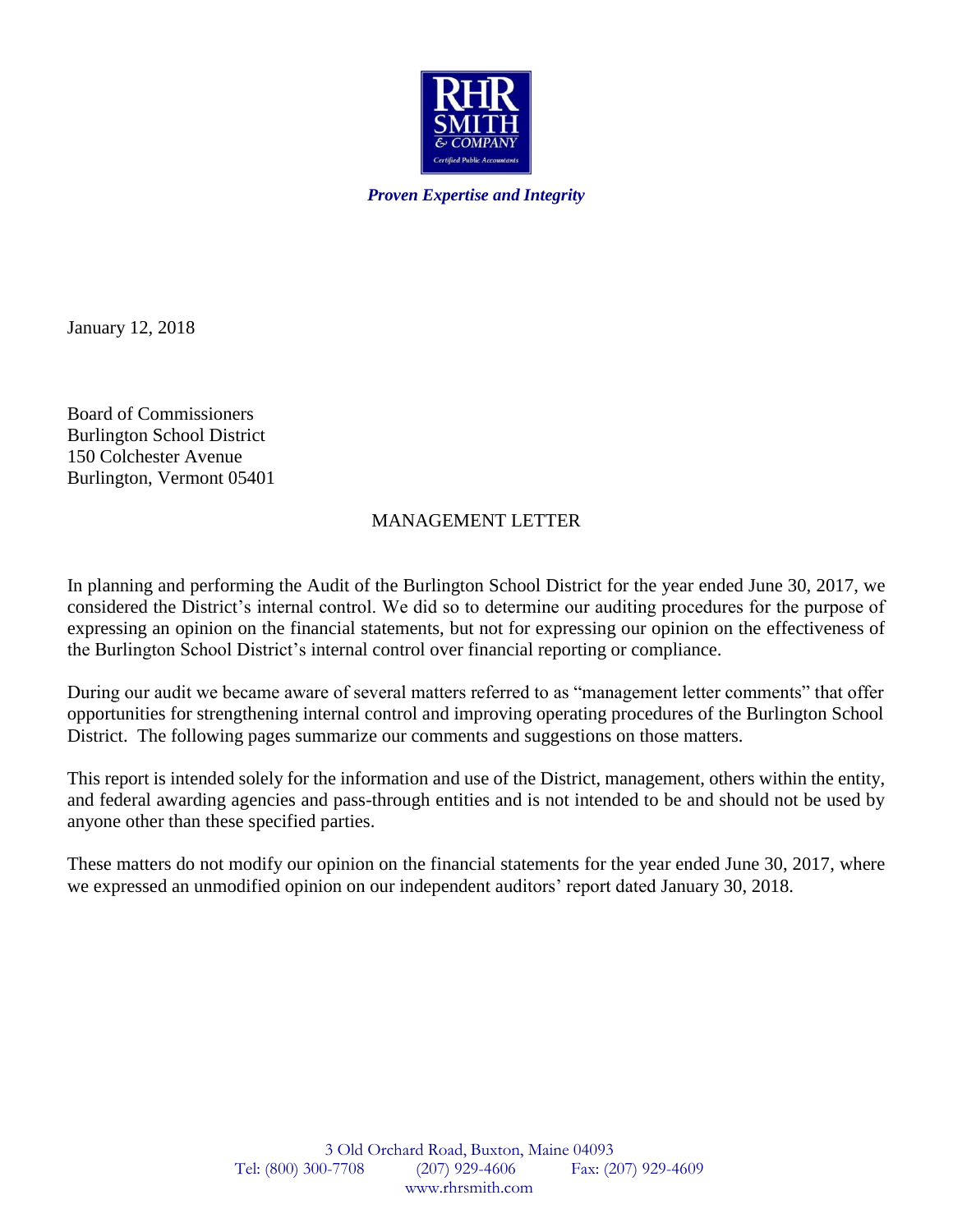# Burlington School District– Page 2

### **Bank reconciliations & Bank Statements:**

The District still experiences timeliness issues in reconciling it banks statements. It should be noted that this has improved dramatically over previous years. We recommend that the District perform all cash reconciliations on its financial software within 15 days of month end. It should also be noted that the prior accounting supervisors name is still on the bank statements and she should be removed.

### **Old Outstanding Checks:**

While performing the audit for the above mentioned year end, it was noticed that the District was still carrying outstanding checks that dated well beyond the current fiscal period being audited. We recommend that management review the outstanding check list and address outstanding checks extending beyond the current fiscal period.

### **Investment Policies:**

The District does not have any clear guidance to invest its excess cash dollars during the fiscal year. The District can and does have excess cash at any time in general funds, grant funds, and other reserve funds. We recommend the District establish policies and procedures governing all dollars including reserves in order to comply with state and federal regulations ensuring the following standards of safety, liquidity and yield.

### **Purchase Orders**

While performing the audit for the fiscal year noted above, we found that several purchase orders were entered after the invoices and products had already been received. Management should review its current purchase order system and make adjustments where necessary. If this practice continues, we recommend to management to call these purchase orders "accounts payable approval voucher."

#### **Stipends:**

While performing the audit for the above mentioned year end, we understand that the District pays stipends to various employees within the District. We understand Stipends to be additional compensation to the employee for responsibilities performed by that employee in addition to the employee's everyday job. We understand that the District has a process for granting stipends, but adherence to this process is not sufficiently uniform. We recommend the District review this practice and consider adjustments to ensure every stipend is accompanied by formal documentation.

# **I-9's:**

We noted during the above mentioned year audited that while performing our payroll test that certain selected I-9's were not on file for the employee. All employees being compensated should be paid from a time sheet or contract approved by the employees' direct supervisor. All employees before hiring should fill out an I-9 form certified by the District with all applicable identification verified. Subsequent to year end, the District is verifying and will complete necessary information.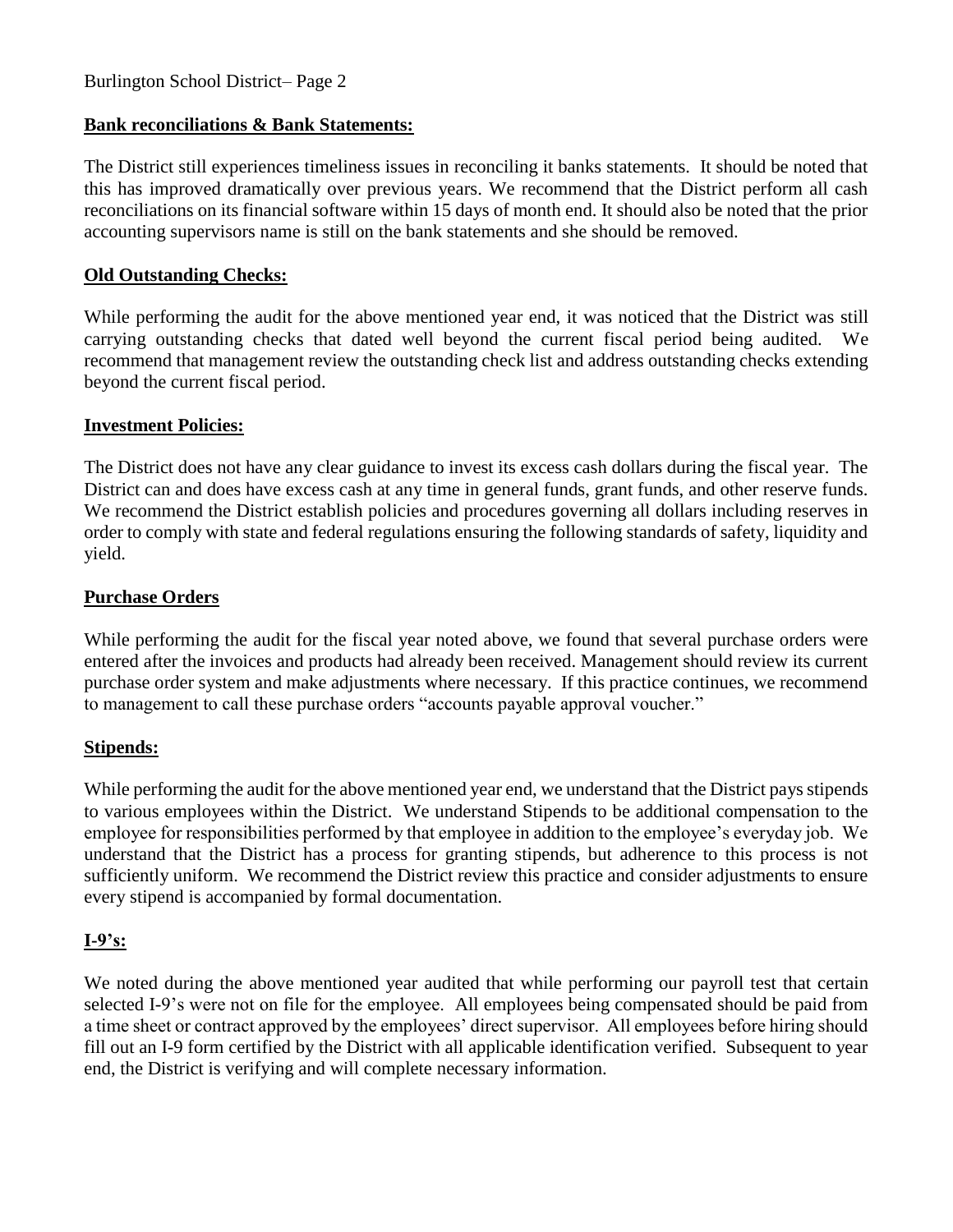# **Accrued Benefit Payable:**

While performing the audit for the above mentioned year end, it was noticed while reviewing various District personnel policies and bargaining agreements, that employees who satisfy certain work requirements, are eligible after working for a certain number of years to be eligible for health insurance coverage by the District upon retirement. It appears the District has not fully funded this obligation for as of June 30, 2017. The District should continue to review this matter in more detail and address in the next fiscal year. It should be know that this amount approximates \$2,990,000.

# **Unfunded Pension Obligation:**

While performing the audit for the above mentioned year end, it was noticed that the District had an unfunded pension obligation in excess of \$12,360,000. We understand the District and City continue to review this obligation with its professional actuaries and other related professional parties. The City and District are in hopes of a plan to fund this obligation.

# **Existing Bank Accounts Not on District's Books**

While performing our test work on cash receipting, we became aware of at least one bank account that uses the District's federal tax identification number and that, was being maintained separate from the District and as of June 30, 2017, was not on the District's computerized accounting system. It should also be noted that this account has existed for some period of time. We recommend that the District review all accounts for propriety and include all accounts on the Districts internal financial software. All signature cards should be updated for authority as well.

# **Authority to Sign Contracts:**

While performing the audit for the above mentioned year end, it was noticed that a principal signed a lease agreement binding the District. We caution the District to review its practice of approval of contracts with third party vendors and verify that only authorized representatives of the District be allowed to execute such contracts.

# **Student Accounts – All:**

After reviewing student activity accounts at all schools the following is a summary of our findings. You will find many of these are repeat findings of the previous year – most all repeats of prior years:

1) Lack of oversight and approval of monthly bank reconciliations is being performed. In many cases monthly reconciliations are still not being performed timely.

2) During the year large amounts of money sits in a very low yield interest bearing account. The District should look at different investment vehicles.

3) Void after 90 days should be placed on all checks to eliminate a stale dated check not being cashed.

 4) It appears that compensation was being paid from student accounts for employees and nonemployees providing services to the District. All compensation checks should be paid from the District's general fund checking account for tracking purposes.